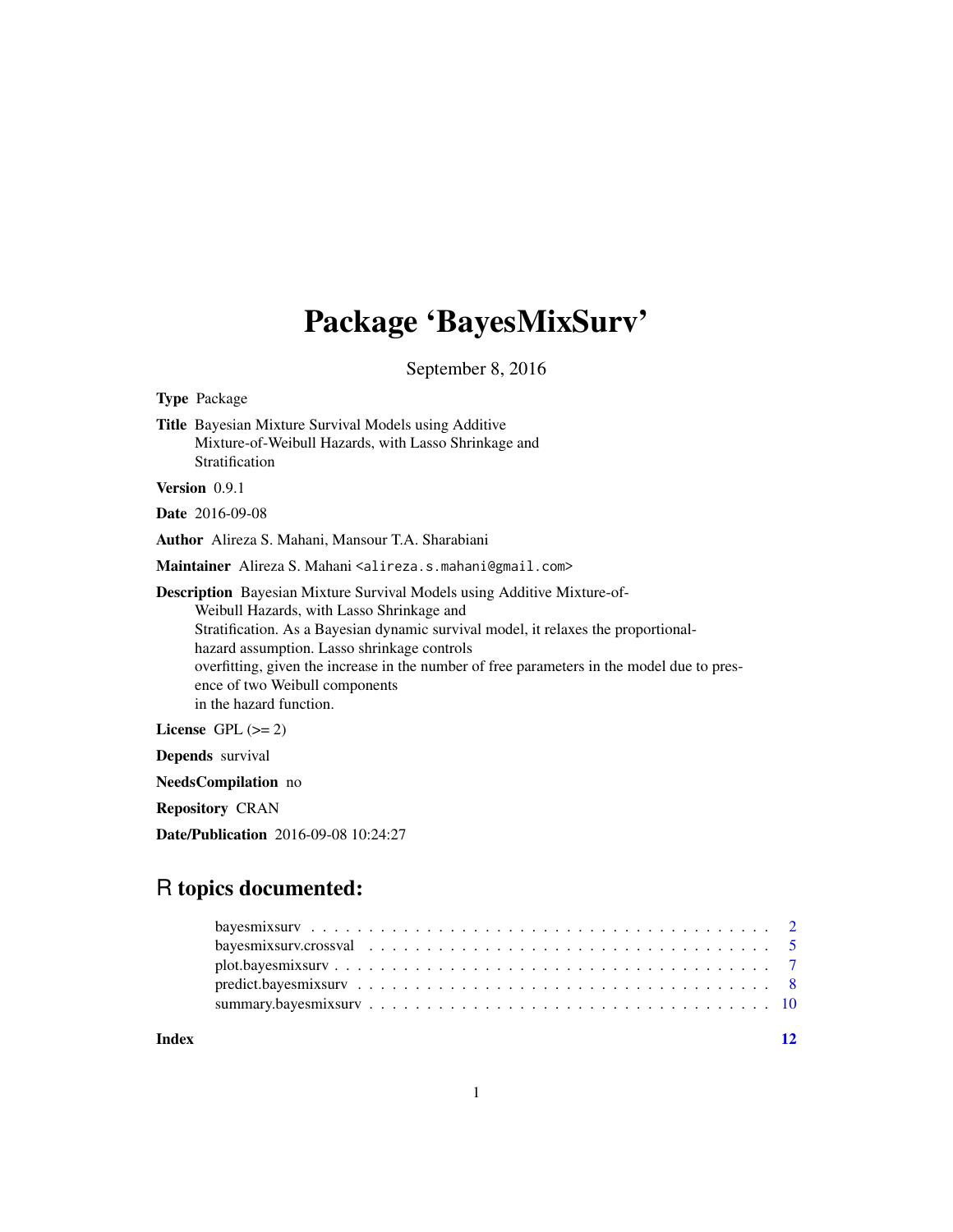<span id="page-1-2"></span><span id="page-1-0"></span>bayesmixsurv *Dynamic Bayesian survival model - with stratification and Lasso shrinkage - for right-censored data using two-component additive mixture-of-Weibull hazards.*

#### <span id="page-1-1"></span>Description

Bayesian survival model for right-censored data, using a sum of two hazard functions, each having a power dependence on time, corresponding to a Weibull distribution on event density. (Note that event density function for the mixture model does NOT remain a Weibull distribution.) Each component has a different shape and scale parameter, with scale parameters each being the exponential of a linear function of covariates specified in formula1 and formula2. Stratification is implemented using a common set of intercepts between the two components. Lasso shrinkage using Laplace prior on coefficients (Park and Casella 2008) - allows for variable selection in the presence of low observation-to-variable ratio. The mixture model allows for time-dependent (and context-dependent) hazard ratios. Confidence intervals for coefficient estimation and prediction are generated using full Bayesian paradigm, i.e. by keeping all samples rather than summarizing them into mean and sd. Posterior distribution is estimated via MCMC sampling, using univariate slice sampler with stepout and shrinkage (Neal 2003).

# Usage

```
bayesmixsurv(formula1, data, formula2=formula1, stratCol=NULL, weights, subset
  , na.action=na.fail, control=bayesmixsurv.control(), print.level=2)
bayesmixsurv.control(single=FALSE, alpha2.fixed=NULL, alpha.boundary=1.0, lambda1=1.0
 , lambda2=lambda1, iter=1000, burnin=round(iter/2), sd.thresh=1e-4, scalex=TRUE
  , nskip=round(iter/10))
## S3 method for class 'bayesmixsurv'
print(x, \ldots)
```

| formula1  | Survival formula expressing the time/status variables as well as covariates used<br>in the first component.                                                                                             |
|-----------|---------------------------------------------------------------------------------------------------------------------------------------------------------------------------------------------------------|
| data      | Data frame containing the covariates and response variable, as well as the strat-<br>ification column.                                                                                                  |
| formula2  | Survival formula expressing the covariates used in the second component. No<br>left-hand side is necessary since the response variable information is extracted<br>from formula1. Defaults to formula1. |
| stratCol  | Name of column in data used for stratification. Must be a factor or coerced into<br>one. Default is no stratification (stratCol=NULL).                                                                  |
| weights   | Optional vector of case weights. *Not supported yet*                                                                                                                                                    |
| subset    | Subset of the observations to be used in the fit. *Not supported yet*                                                                                                                                   |
| na.action | Missing-data filter function. *Not supported yet (only na.fail behavior works)*                                                                                                                         |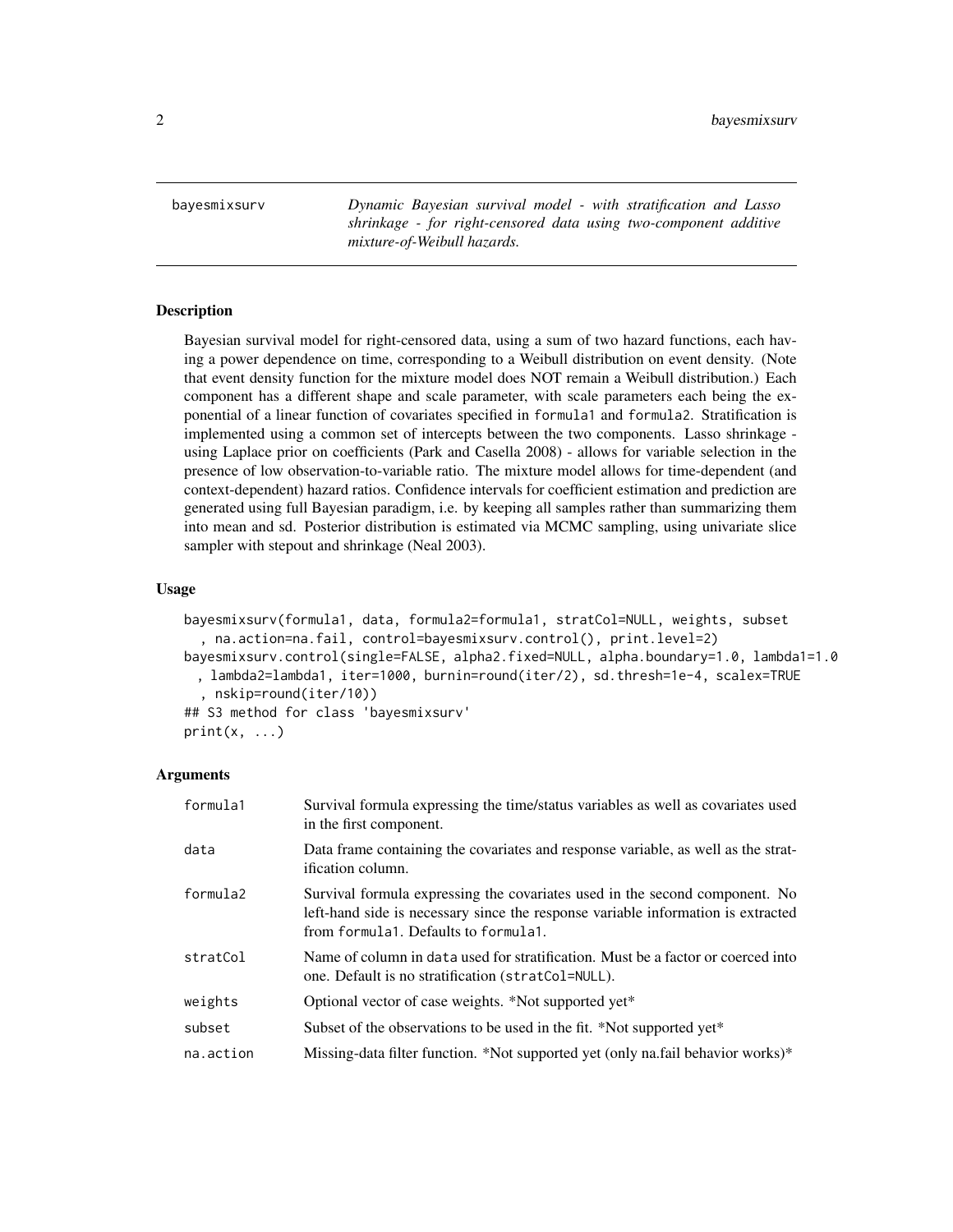# bayesmixsurv 3

| control        | See bayesmixsurv. control for a description of the parameters inside the control<br>list.                                                                                                                                                                                                                                                                     |
|----------------|---------------------------------------------------------------------------------------------------------------------------------------------------------------------------------------------------------------------------------------------------------------------------------------------------------------------------------------------------------------|
| print.level    | Controlling verbosity level.                                                                                                                                                                                                                                                                                                                                  |
| single         | If TRUE, a single-component model, equivalent to Bayesian Weibull survival re-<br>gression, with Lasso shrinkage, is implemented. Default is FALSE, i.e. a two-<br>component mixture-of-Weibull model.                                                                                                                                                        |
| alpha2.fixed   | If provided, it specifies the shape parameter of the second component. Default<br>is NULL, which allows the MCMC sampling to estimate both shape parameters.                                                                                                                                                                                                  |
| alpha.boundary | When single=FALSE and alpha2. fixed=NULL, this parameter specifies an up-<br>per bound for the shape parameter of the first component, and a lower bound for<br>the shape parameter of the second component. These boundary conditions are<br>enforced in the univariate slice sampler function calls.                                                        |
| lambda1        | Lasso Shrinkage parameter used in the Laplace prior on covariates used in the<br>first component.                                                                                                                                                                                                                                                             |
| lambda2        | Lasso Shrinkage parameter used in the Laplace prior on covariates used in the<br>second component. Defaults to lambda1.                                                                                                                                                                                                                                       |
| iter           | Number of posterior MCMC samples to generate.                                                                                                                                                                                                                                                                                                                 |
| burnin         | Number of initial MCMC samples to discard before calculating summary statis-<br>tics.                                                                                                                                                                                                                                                                         |
| sd.thresh      | Threshold for standard deviation of a covariate (after possible centering/scaling).<br>If below the threshold, the corresponding coefficient is removed from sampling,<br>i.e. its value is clamped to zero.                                                                                                                                                  |
| scalex         | If TRUE, each covariate vector is centered and scaled before model estimation.<br>The scaling parameters are saved in return object, and used in subsequent calls<br>to predict function. Users are strongly advised against turning this feature off,<br>since the quality of Gibbs sampling MCMC is greatly enhanced by covariate<br>centering and scaling. |
| nskip          | Controlling how often to print progress report during MCMC run. For example,<br>if nskip=10, progress will be reported after 10,20,30, samples.                                                                                                                                                                                                               |
| X              | Object of class 'bayesmixsurv', usually the result of a call to bayesmixsurv.                                                                                                                                                                                                                                                                                 |
| $\cdots$       | Arguments to be passed to/from other methods.                                                                                                                                                                                                                                                                                                                 |

# Value

The function bayesmixsurv.control return a list with the same elements as its input parameters. The function bayesmixsurv returns object of class bayesmixsurv, with the following components:

| call      | The matched call                                                  |
|-----------|-------------------------------------------------------------------|
| formula1  | Same as input.                                                    |
| formula2  | Same as input.                                                    |
| weights   | Same as input. *Not supported yet*                                |
| subset    | Same as input. *Not supported yet*                                |
| na.action | Same as input. *Not supported yet* (current behavior is na. fail) |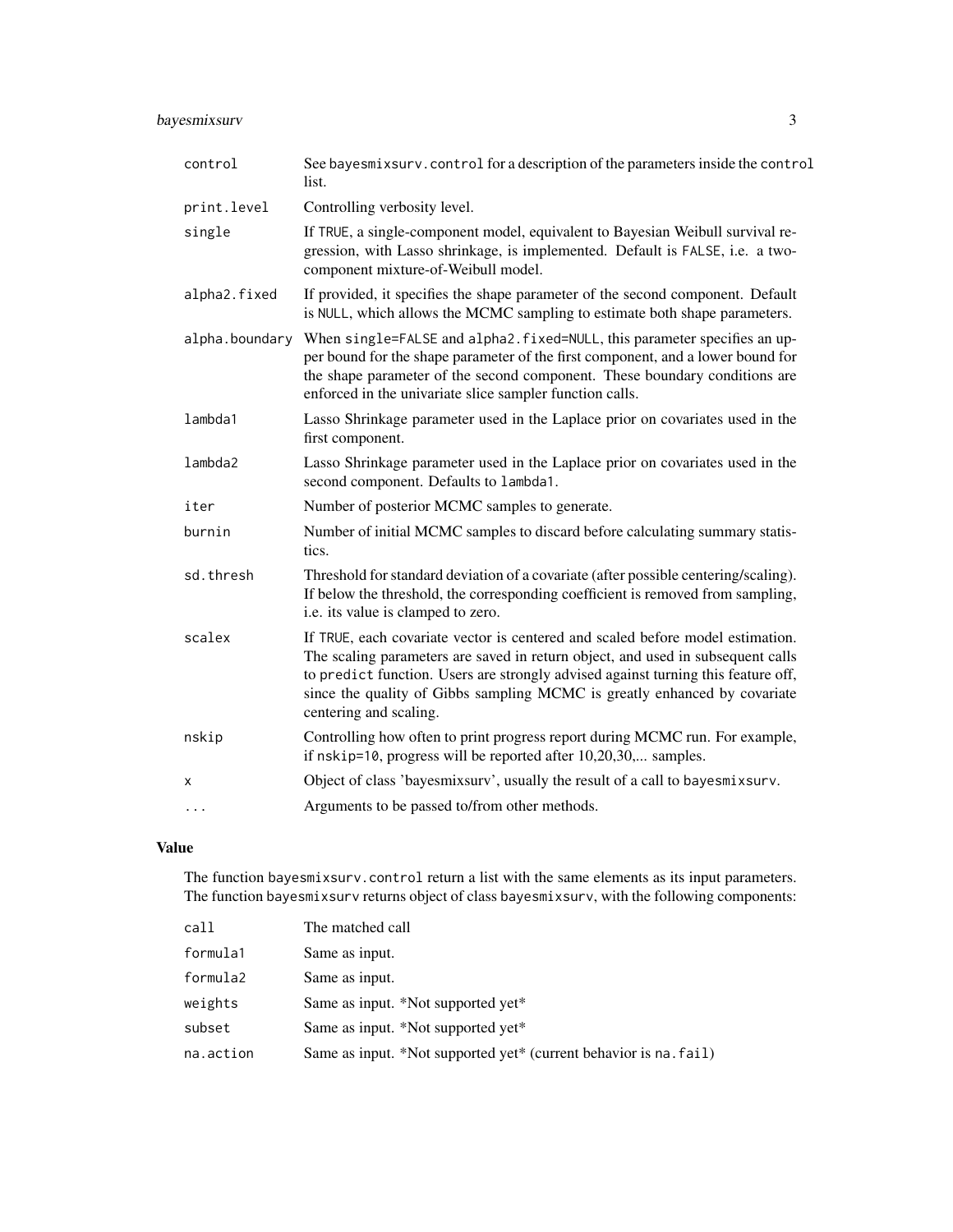| control        | Same as input.                                                                                                                                                                                                                                                                                                                                                            |
|----------------|---------------------------------------------------------------------------------------------------------------------------------------------------------------------------------------------------------------------------------------------------------------------------------------------------------------------------------------------------------------------------|
| X1             | Model matrix used for component 1, after potential centering and scaling.                                                                                                                                                                                                                                                                                                 |
| X <sub>2</sub> | Model matrix used for component 2, after potential centering and scaling.                                                                                                                                                                                                                                                                                                 |
| У              | Survival response variable (time and status) used in the model.                                                                                                                                                                                                                                                                                                           |
| contrasts1     | The contrasts used for component 1 (where relevant).                                                                                                                                                                                                                                                                                                                      |
| contrasts2     | The contrasts used for component 2 (where relevant).                                                                                                                                                                                                                                                                                                                      |
| xlevels1       | A record of the levels of the factors used in fitting for component 1 (where<br>relevant).                                                                                                                                                                                                                                                                                |
| xlevels2       | A record of the levels of the factors used in fitting for component 2 (where<br>relevant).                                                                                                                                                                                                                                                                                |
| terms1         | The terms object used for component 1.                                                                                                                                                                                                                                                                                                                                    |
| terms2         | The terms object used for component 2.                                                                                                                                                                                                                                                                                                                                    |
| colnamesX1     | Names of columns for X1, also names of scale coefficients for component 1.                                                                                                                                                                                                                                                                                                |
| colnamesX2     | Names of columns for X1, also names of scale coefficients for component 2.                                                                                                                                                                                                                                                                                                |
| apply.scale.X1 | Index of columns of X1 where scaling has been applied.                                                                                                                                                                                                                                                                                                                    |
| apply.scale.X2 | Index of columns of X2 where scaling has been applied.                                                                                                                                                                                                                                                                                                                    |
| centerVec.X1   | Vector of centering parameters for columns of X1 indicated by apply.scale.X1.                                                                                                                                                                                                                                                                                             |
| centerVec.X2   | Vector of centering parameters for columns of X2 indicated by apply. scale. X2.                                                                                                                                                                                                                                                                                           |
| scaleVec.X1    | Vector of scaling parameters for columns of X1 indicated by apply. scale.X1.                                                                                                                                                                                                                                                                                              |
| scaleVec.X2    | Vector of scaling parameters for columns of X2 indicated by apply. scale. X2.                                                                                                                                                                                                                                                                                             |
| Xg             | Model matrix associated with stratification (if any).                                                                                                                                                                                                                                                                                                                     |
| stratContrasts | The contrasts used for stratification model matrix, if any.                                                                                                                                                                                                                                                                                                               |
| stratXlevels   | A record of the levels of the factors used in stratification (if any)).                                                                                                                                                                                                                                                                                                   |
| stratTerms     | The terms object used for stratification.                                                                                                                                                                                                                                                                                                                                 |
| colnamesXg     | Names of columns for Xg.                                                                                                                                                                                                                                                                                                                                                  |
| idx1           | Vector of indexes into X1 for which sampling occured. All columns of X1 whose<br>standard deviation falls below sd. thresh are excluded from sampling and their<br>corresponding coefficients are clamped to 0.                                                                                                                                                           |
| idx2           | Vector of indexes into X2 for which sampling occured. All columns of X2 whose<br>standard deviation falls below sd. thresh are excluded from sampling and their<br>corresponding coefficients are clamped to 0.                                                                                                                                                           |
| median         | List of median values, with elements including alpha1, alpha2 (shape param-<br>eter of components 1 and 2), beta1, beta2 (coefficients of scale parameter for<br>components 1 and 2), gamma (stratification intercept adjustments, shared by 2<br>comoponents), and sigma.gamma (standard deviation of zero-mean Gaussian<br>distribution that is the prior for gamma's). |
| max            | Currently, a list with one element, loglike, containing the maximum sampled<br>log-likelihood of the model.                                                                                                                                                                                                                                                               |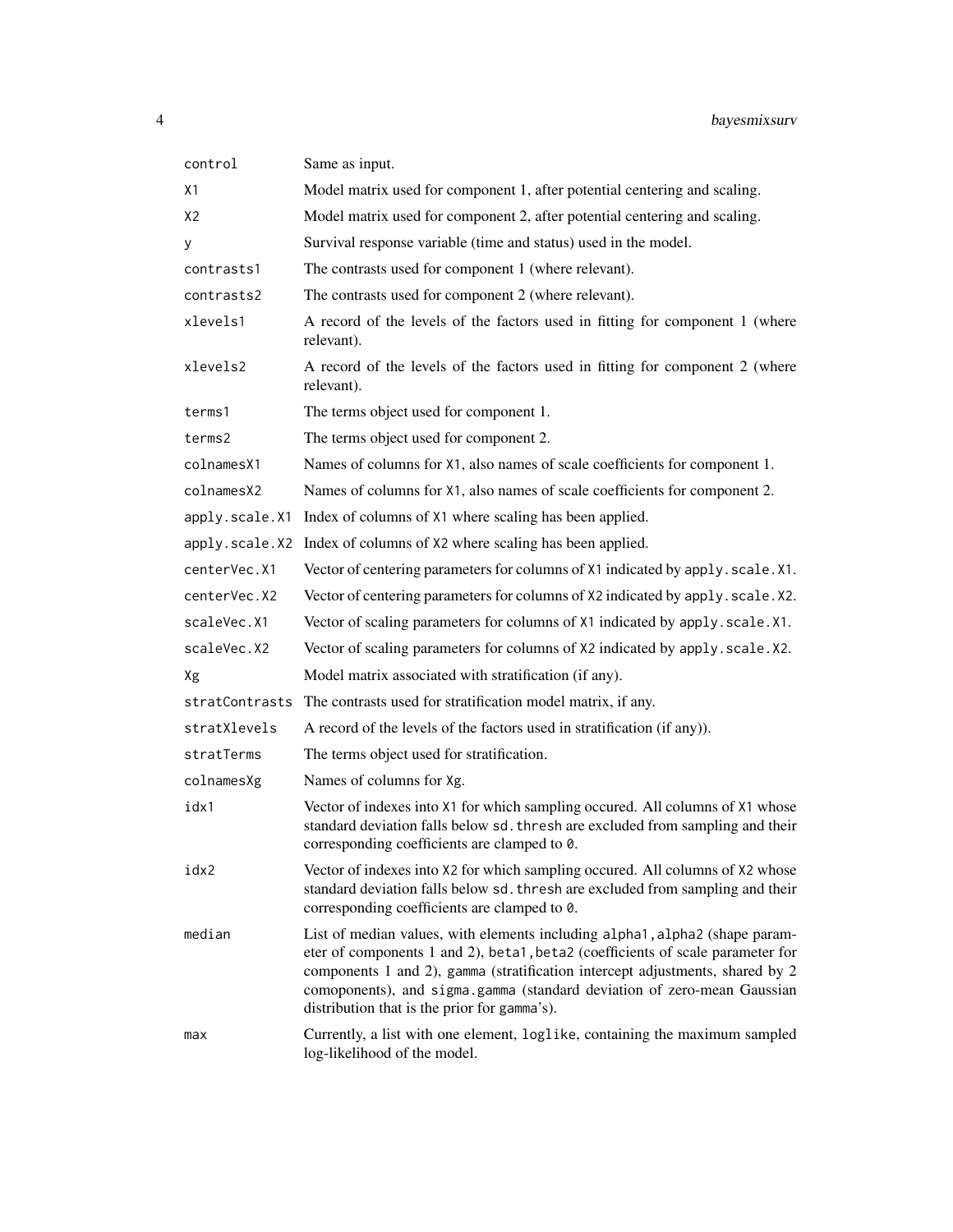<span id="page-4-0"></span>smp List of coefficient samples, with elements alpha1, alpha2 (shape parameters for components 1 and 2), beta1,beta2 (scale parameter coefficients for components 1 and 2), loglike (model log-likelihood), gamma (stratification intercept adjustments, shared by 2 comoponents), and sigma.gamma (standard deviation of zero-mean Gaussian distribution that is the prior for gamma's). Each parameter has iter samples. For vector parameters, first dimension is the number of samples (iter), while the second dimension is the length of the vector.

#### Author(s)

Alireza S. Mahani, Mansour T.A. Sharabiani

#### References

Neal R.M. (2003). Slice Sampling. *Annals of Statistics*, 31, 705-767.

Park T. and Casella G. (2008) The Bayesian Lasso. *Journal of the American Statistical Association*, 103, 681-686.

#### Examples

```
# NOTE: to ensure convergence, typically more than 100 samples are needed
# fit the most general model, with two Weibull components and unspecified shape parameters
ret <- bayesmixsurv(Surv(time, status)~as.factor(trt)+age+as.factor(celltype)+prior, veteran
  , control=bayesmixsurv.control(iter=100))
# fix one of the two shape parameters
ret2 <- bayesmixsurv(Surv(time, status)~as.factor(trt)+age+as.factor(celltype)+prior, veteran
    , control=bayesmixsurv.control(iter=100, alpha2.fixed=1.0))
```
bayesmixsurv.crossval *Convenience functions for cross-validation-based selection of shrinkage parameter in the bayesmixsurv model.*

#### Description

bayesmixsurv.crossval calculates cross-validation-based, out-of-sample log-likelihood of a bsgw model for a data set, given the supplied folds. bayesmixsurv.crossval.wrapper applies bayesmixsurv.crossval to a set of combinations of shrinkage parameters (lambda1,lambda2) and produces the resulting vector of log-likelihood values as well as the specific combination of shrinkage parameters associated with the maximum log-likelihood. bayesmixsurv.generate.folds generates random partitions, while bayesmixsurv.generate.folds.eventbalanced generates random partitions with events evenly distributed across partitions. The latter feature is useful for cross-valiation of small data sets with low event rates, since it prevents over-accumulation of events in one or two partitions, and lack of events altogether in other partitions.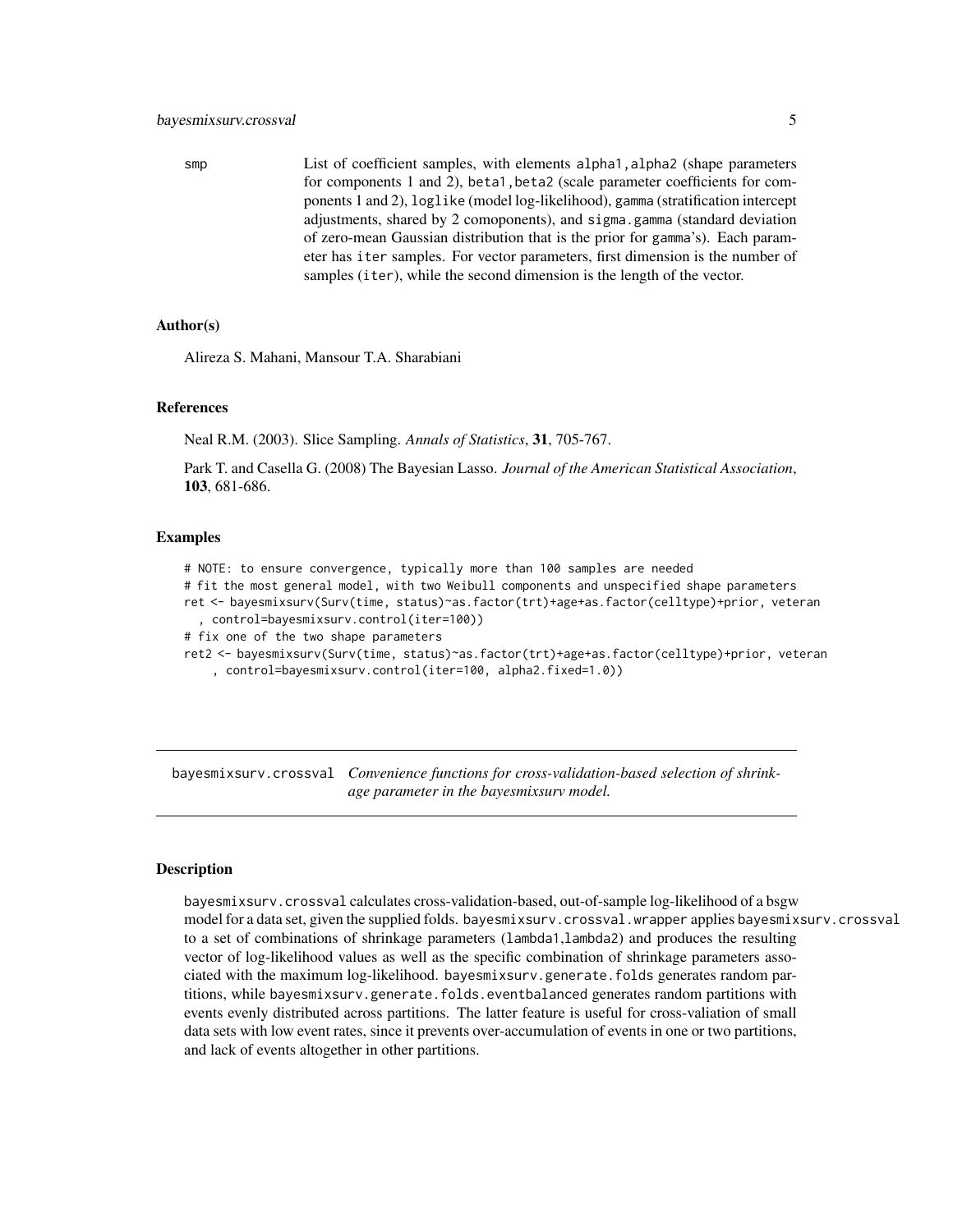# <span id="page-5-0"></span>Usage

```
bayesmixsurv.generate.folds(ntot, nfold=5)
bayesmixsurv.generate.folds.eventbalanced(formula, data, nfold=5)
bayesmixsurv.crossval(data, folds, all=FALSE, print.level=1
  , control=bayesmixsurv.control(), ...)
bayesmixsurv.crossval.wrapper(data, folds, all=FALSE, print.level=1
  , control=bayesmixsurv.control(), lambda.min=0.01, lambda.max=100, nlambda=10
 , lambda1.vec=exp(seq(from=log(lambda.min), to=log(lambda.max), length.out = nlambda))
  , lambda2.vec=NULL
 , lambda12=if (is.null(lambda2.vec)) cbind(lambda1=lambda1.vec, lambda2=lambda1.vec)
```
else as.matrix(expand.grid(lambda1=lambda1.vec, lambda2=lambda2.vec)), plot=TRUE, ...)

| ntot        | Number of observations to create partitions for. It must typically be set to<br>nrow(data).                                                                                                                                                                                                                                                                                                                                                      |
|-------------|--------------------------------------------------------------------------------------------------------------------------------------------------------------------------------------------------------------------------------------------------------------------------------------------------------------------------------------------------------------------------------------------------------------------------------------------------|
| nfold       | Number of folds or partitions to generate.                                                                                                                                                                                                                                                                                                                                                                                                       |
| formula     | Formula specifying the covariates to be used in component 1, and the time/status<br>response variable in the survival model.                                                                                                                                                                                                                                                                                                                     |
| data        | Data frame containing the covariates and response, used in training and predic-<br>tion.                                                                                                                                                                                                                                                                                                                                                         |
| folds       | An integer vector of length nrow(data), defining fold/partition membership<br>of each observation. For example, in 5-fold cross-validation for a data set of<br>200 observations, folds must be a 200-long vector with elements from the<br>set {1, 2, 3, 4, 5}. Convenience functions bayesmixsurv.generate.folds and<br>bayesmixsurv.generate.folds.eventbalanced can be used to generate the<br>folds vector for a given survival data frame. |
| a11         | If TRUE, estimation objects from each cross-validation task is collected and re-<br>turned for diagnostics purposes.                                                                                                                                                                                                                                                                                                                             |
| print.level | Verbosity of progress report.                                                                                                                                                                                                                                                                                                                                                                                                                    |
| control     | List of control parameters, usually the output of bayes mixsurv.control.                                                                                                                                                                                                                                                                                                                                                                         |
| lambda.min  | Minimum value used to generate lambda. vec.                                                                                                                                                                                                                                                                                                                                                                                                      |
| lambda.max  | Maximum value used to generate lambda.vec.                                                                                                                                                                                                                                                                                                                                                                                                       |
| nlambda     | Length of lambda. vec vector.                                                                                                                                                                                                                                                                                                                                                                                                                    |
| lambda1.vec | Vector of shrinkage parameters to be tested for component-1 coefficients.                                                                                                                                                                                                                                                                                                                                                                        |
| lambda2.vec | Vector of shrinkage parameters to be tested for component-2 coefficients.                                                                                                                                                                                                                                                                                                                                                                        |
| lambda12    | A data frame that enumerates all combinations of lambda1 and lambda2 to be<br>tested. By default, it is constructed from forming all permutations of lambda1. vec<br>and lambda2. vec. If lambda2. vec=NULL, it will only try equal values of the two<br>parameters in each combination.                                                                                                                                                         |
| plot        | If TRUE, and if the lambda1 and lambda2 entries in lambda12 are identical, a<br>plot of loglike as a function of either vector is produced.                                                                                                                                                                                                                                                                                                      |
| $\cdots$    | Further arguments passed to bayesmixsurv.                                                                                                                                                                                                                                                                                                                                                                                                        |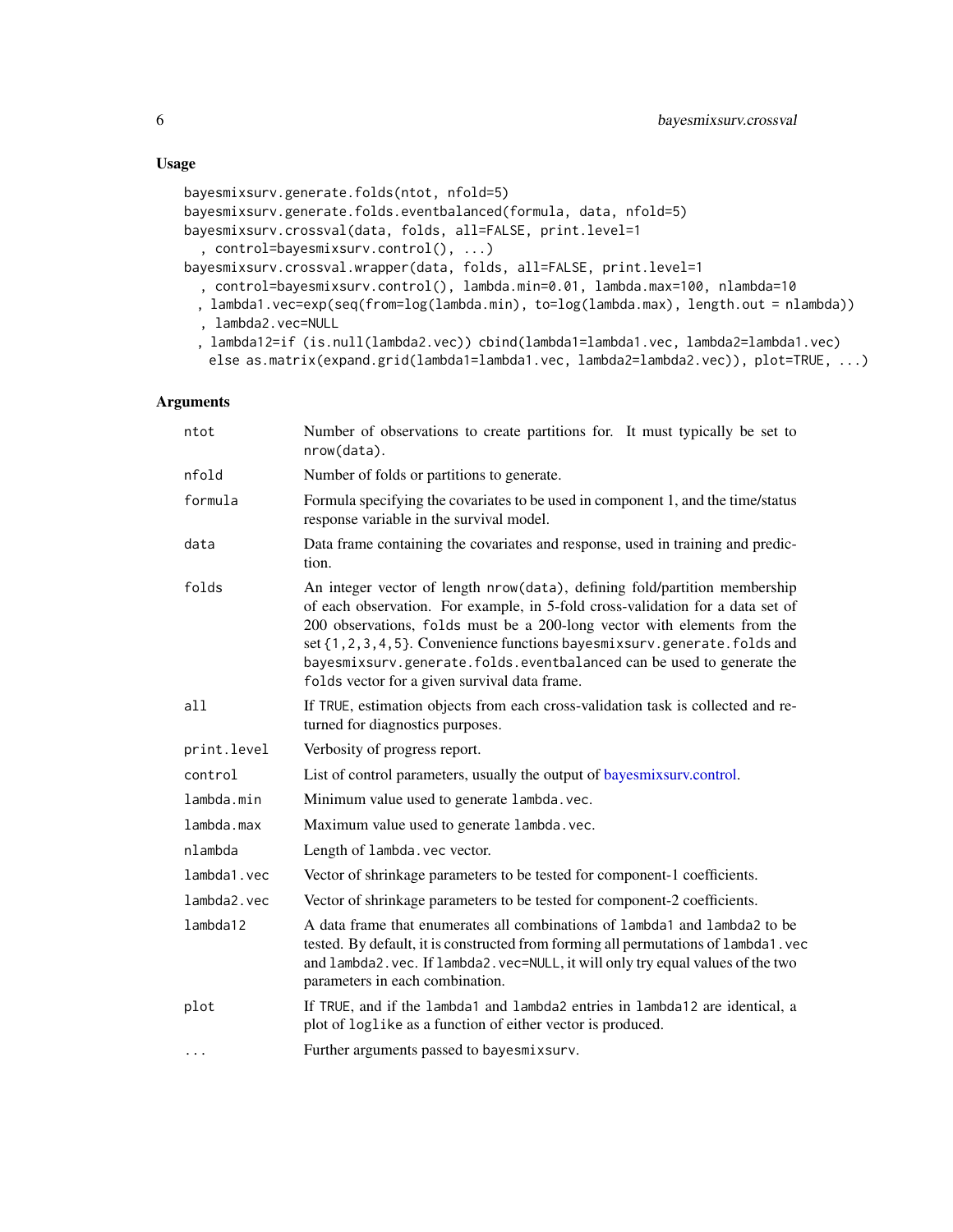#### <span id="page-6-0"></span>Value

Functions bayesmixsurv.generate.folds and bayesmixsurv.generate.folds.eventbalanced produce integer vectors of length ntot or nrow(data) respectively. The output of these functions can be directly passed to bayesmixsurv.crossval or bayesmixsurv.crossval.wrapper. Function bayesmixsurv.crossval returns the log-likelihood of data under the assumed bsgw model, calculated using a cross-validation scheme with the supplied fold parameter. If all=TRUE, the estimation objects for each of the nfold estimation jobs will be returned as the "estobjs" attribute of the returned value. Function bayesmixsurv.crossval.wrapper returns a list with elements lambda1 and lambda2, the optimal shrinkage parameters for components 1 and 2, respectively. Additionally, the following attributes are attached:

| loglike.vec | Vector of log-likelihood values, one for each tested combination of lambda1 and<br>lambda2.                                                                                                                                                                                                                |
|-------------|------------------------------------------------------------------------------------------------------------------------------------------------------------------------------------------------------------------------------------------------------------------------------------------------------------|
| loglike.opt | The maximum log-likelihood value from the loglike. vec.                                                                                                                                                                                                                                                    |
| lambda12    | Data frame with columns lambda1 and lambda2. Each row of this data frame<br>contains one combination of shrinkage parameters that are tested in the wrapper<br>function.                                                                                                                                   |
| estobis     | If all=TRUE, a list of length nrow(lambda12) is returned, with each element<br>being itself a list of nfold estimation objects associated with each call to the<br>bayes mix surv function. This object can be examined by the user for diagnostic<br>purposes, e.g. by applying plot against each object. |

# Author(s)

Alireza S. Mahani, Mansour T.A. Sharabiani

#### Examples

| # NOTE: to ensure convergence, typically more than 30 samples are needed                                                                    |
|---------------------------------------------------------------------------------------------------------------------------------------------|
| folds $\leq$ bayesmixsurv.generate.folds.eventbalanced(Surv(futime, fustat) $\sim$ 1, ovarian, 5)                                           |
| cv <- bayesmixsurv.crossval(ovarian, folds, formula1=Surv(futime, fustat) ~ ecog.ps + rx                                                    |
| , control=bayesmixsurv.control(iter=30, nskip=10), print.level = 3)                                                                         |
| cv2 <- bayesmixsurv.crossval.wrapper(ovarian, folds, formula1=Surv(futime, fustat) ~ ecog.ps + rx                                           |
| . control=bayesmixsurv.control(iter=30, nskip=10)                                                                                           |
| , $lambda(1)$ , $lambda(1)$ , $lambda(1)$ , $lambda(1)$ , $lambda(1)$ , $lambda(1)$ , $lambda(1)$ , $lambda(1)$ , $lambda(1)$ , $lambda(1)$ |
|                                                                                                                                             |

plot.bayesmixsurv *Plot diagnostics for a bayesmixsurv object*

# Description

Four sets of MCMC diagnostic plots are currently generated: 1) log-likelihood trace plots, 2) coefficient trace plots, 3) coefficient autocorrelation plots, 4) coefficient histograms.

#### Usage

```
## S3 method for class 'bayesmixsurv'
plot(x, pval=0.05, burnin=round(x$control$iter/2), nrow=2, ncol=3, ...)
```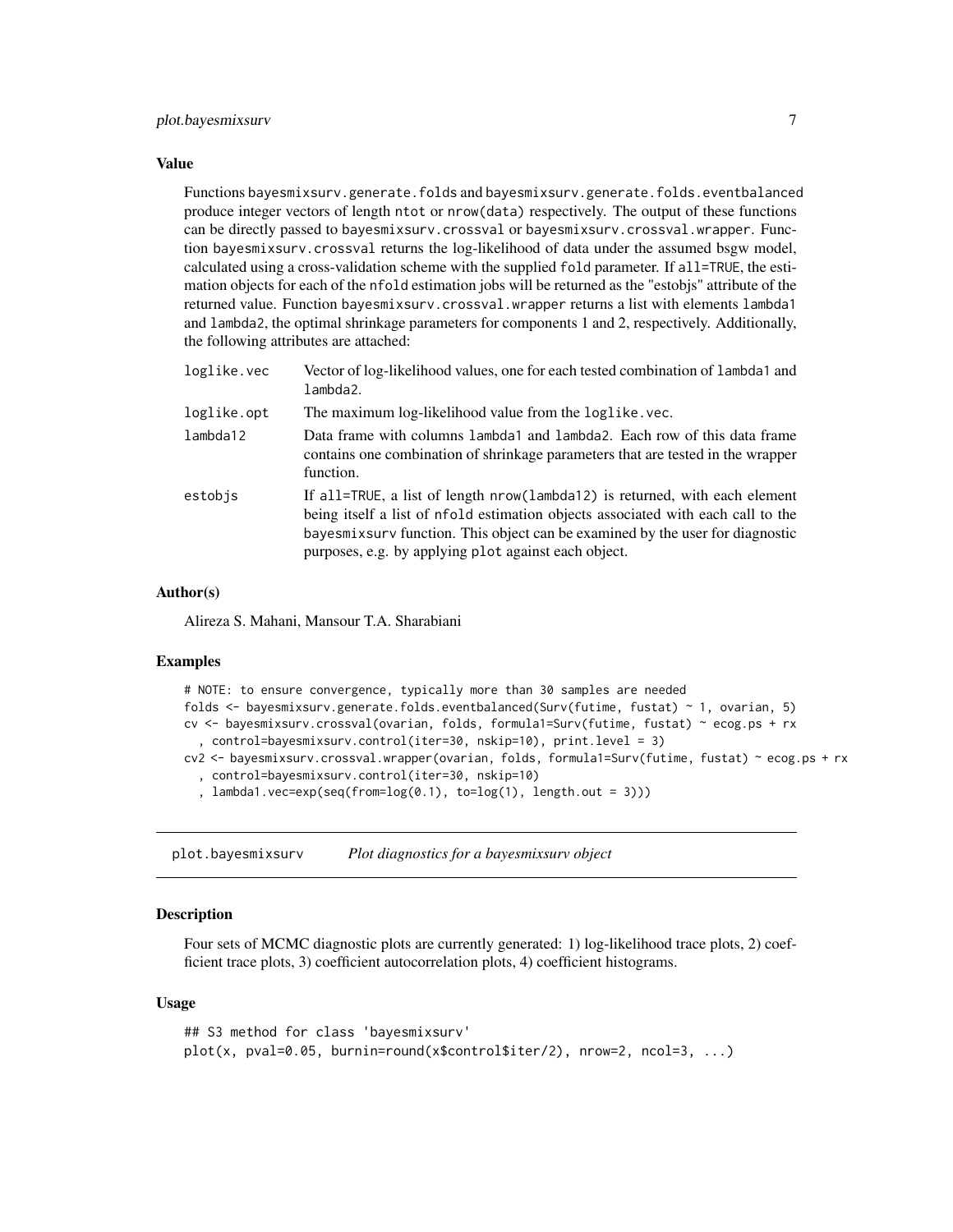#### <span id="page-7-0"></span>Arguments

| X        | A bayes mix surv object, typically the output of bayes mix surv function.                                              |
|----------|------------------------------------------------------------------------------------------------------------------------|
| pval     | The P-value at which lower/upper bounds on coefficients are calculated and<br>overlaid on trace plots and historgrams. |
| burnin   | Number of samples discarded from the beginning of an MCMC chain, after<br>which parameter quantiles are calculated.    |
| nrow     | Number of rows of subplots within each figure, applied to plot sets 2-4.                                               |
| ncol     | Number of columns of subplots within each figure, applied to plot sets 2-4.                                            |
| $\cdots$ | Further arguments to be passed to/from other methods.                                                                  |

#### Author(s)

Alireza S. Mahani, Mansour T.A. Sharabiani

# Examples

```
est <- bayesmixsurv(Surv(futime, fustat) ~ ecog.ps + rx, ovarian
            , control=bayesmixsurv.control(iter=800, nskip=100))
plot(est)
```
predict.bayesmixsurv *Predict method for bayesmixsurv model fits*

#### Description

Calculates log-likelihood and hazard/cumulative hazard/survival functions over a user-supplied vector time values, based on bayesmixsurv model object.

#### Usage

```
## S3 method for class 'bayesmixsurv'
predict(object, newdata=NULL, tvec=NULL, burnin=object$control$burnin, ...)
## S3 method for class 'predict.bayesmixsurv'
summary(object, idx=1:dim(object$smp$h)[3], burnin=object$burnin, pval=0.05
  , popmean=identical(idx,1:dim(object$smp$h)[3]), make.plot=TRUE, ...)
```

| object  | For predict, bayes mixsury, an object of class "bayes mixsury", usually the re-          |
|---------|------------------------------------------------------------------------------------------|
|         | sult of a call to bayes mixsury; for summary predict bayes mixsury, an object            |
|         | of class "predict.bayes mixsury", usually the result of a call to predict.bayes mixsury. |
| newdata | An optional data frame in which to look for variables with which to predict. If          |
|         | omitted, the fitted values (training set) are used.                                      |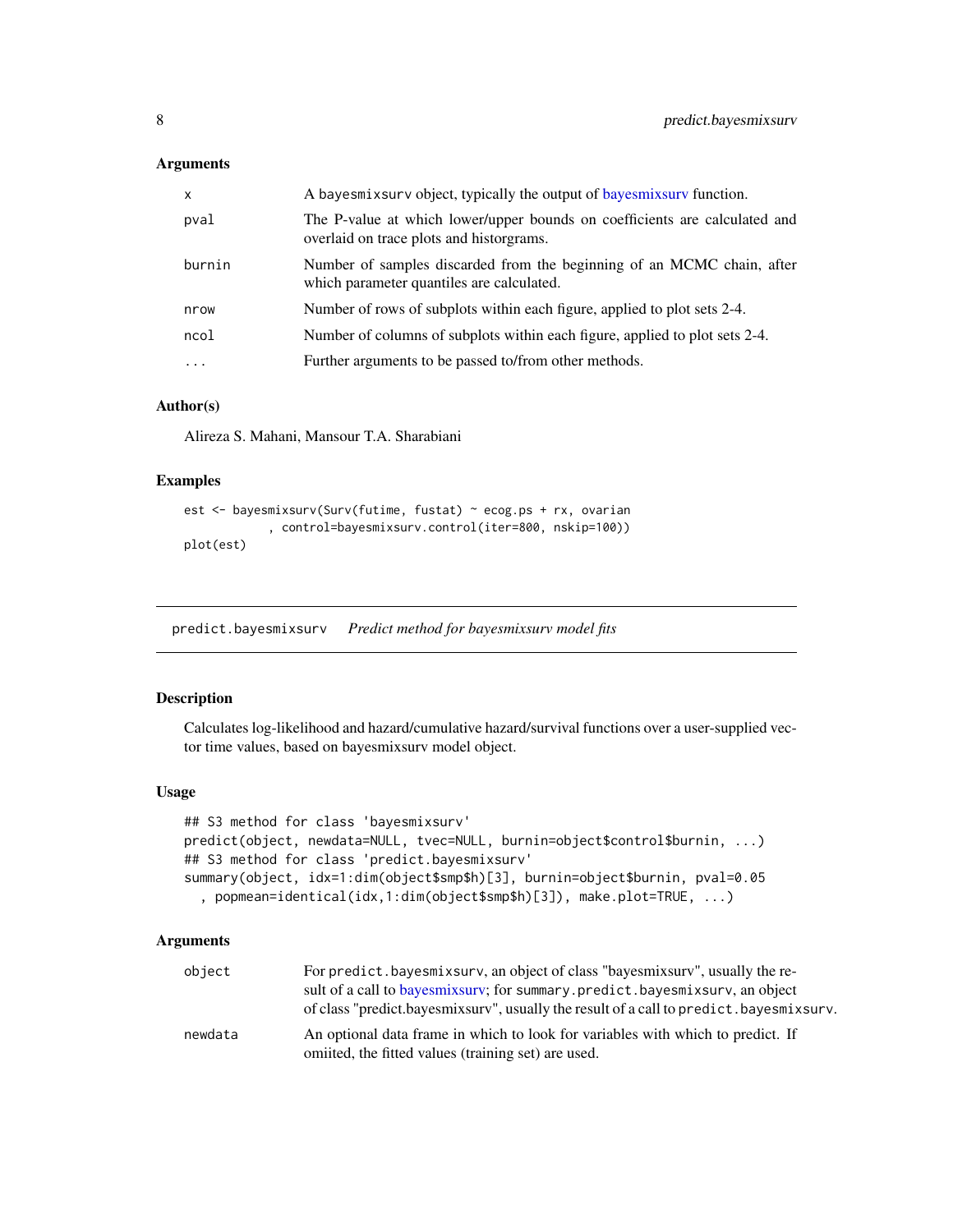| tvec      | An optional vector of time values, along which time-dependent entities (haz-<br>ard, cumulative hazard, survival) will be predicted. If omitted, only the time-<br>independent entities (currently only log-likelihood) will be calculated. If a single<br>integer is provided for tvec, it is interpreted as number of time points, equally<br>spaced from 0 to object\$tmax: tvec <- seq(from=0.0, to=object\$tmax, length.out=tvec). |
|-----------|-----------------------------------------------------------------------------------------------------------------------------------------------------------------------------------------------------------------------------------------------------------------------------------------------------------------------------------------------------------------------------------------------------------------------------------------|
| burnin    | Number of samples to discard from the beginning of each MCMC chain before<br>calculating median value(s) for time-independent entities.                                                                                                                                                                                                                                                                                                 |
| idx       | Index of observations (rows of newdata or training data) for which to generate<br>summary statistics. Default is the entire data.                                                                                                                                                                                                                                                                                                       |
| pval      | Desired p-value, based on which lower/upper bounds will be calculated. Default<br>is $0.05$ .                                                                                                                                                                                                                                                                                                                                           |
| popmean   | Whether population averages must be calculated or not. By default, population<br>averages are only calculated when the entire data is included in prediction.                                                                                                                                                                                                                                                                           |
| make.plot | Whether population mean and other plots must be created or not.                                                                                                                                                                                                                                                                                                                                                                         |
| $\cdots$  | Further arguments to be passed to/from other methods.                                                                                                                                                                                                                                                                                                                                                                                   |

# Details

The time-dependent predicted objects (except log1ike) are three-dimensional arrays of size (nsmp x nt x nobs), where nsmp  $=$  number of MCMC samples,  $nt =$  number of time values in tvec, and nobs  $=$  number of rows in newdata. Therefore, even for modest data sizes, these objects can occupy large chunks of memory. For example, for nsmp=1000, nt=100, nobs=1000, the three objects h, H, S have a total size of 2.2GB. Since applying quantile to these arrays is time-consuming (as needed for calculation of median and lower/upper bounds), we have left such summaries out of the scope of predict function. Users can instead apply summary to the prediction object to obtain summary statistics. During cross-validation-based selection of shrinkage parameter lambda, there is no need to supply tvec since we only need the log-likelihood value. This significantly speeds up the parameter-tuning process. The function summary.predict.bayesmixsurv allows the user to calculates summary statistics for a subset (or all of) data, if desired. This approach is in line with the overall philosophy of delaying the data summarization until necessary, to avoid unnecessary loss in accuracy due to premature blending of information contained in individual samples.

#### Value

The function predict.bayesmixsurv returns as object of class "predict.bayesmixsurv" with the following fields:

| tvec   | Actual vector of time values (if any) used for prediction.                                                                                                                                                                                                                                                                                      |
|--------|-------------------------------------------------------------------------------------------------------------------------------------------------------------------------------------------------------------------------------------------------------------------------------------------------------------------------------------------------|
| burnin | Same as input.                                                                                                                                                                                                                                                                                                                                  |
| median | List of median values for predicted entities. Currently, only loglike is pro-<br>duced. See 'Details' for explanation.                                                                                                                                                                                                                          |
| smp    | List of MCMC samples for predicted entities. Elements include h1, h2, h (haz-<br>ard functions for components 1,2 and their sum), H1, H2, H (cumulative hazard<br>functions for components 1,2 and their sum), S (survival function), and loglike<br>(model log-likelihood). All functions are evaluated over time values specified in<br>tvec. |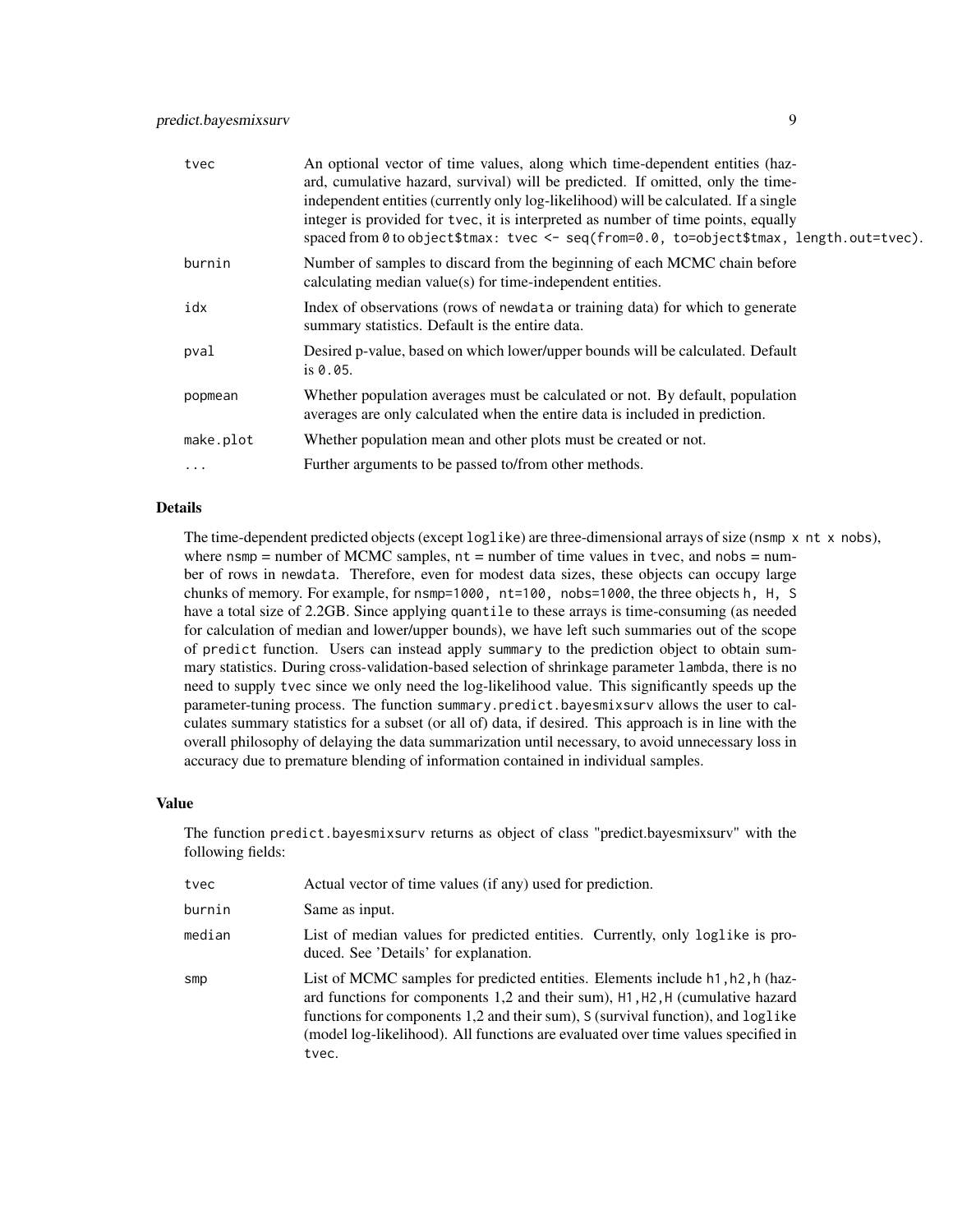<span id="page-9-0"></span>

| km.fit  | Kaplan-Meyer fit of the data used for prediction (if data contains response fields).                                                                                                                                          |
|---------|-------------------------------------------------------------------------------------------------------------------------------------------------------------------------------------------------------------------------------|
|         | The function summary.predict.bayesmixsurv returns a list with the following fields:                                                                                                                                           |
| lower   | A list of lower-bound values for h, H, S, hr (hazard ratio of $idx[2]$ to $idx[1]$<br>observation), and S. diff (survival probability of $idx[2]$ minus $idx[1]$ ). The<br>last two are only included if $length(idx) == 2$ . |
| median  | List of median values for same entities described in lower.                                                                                                                                                                   |
| upper   | List of upper-bound values for same entities described in lower.                                                                                                                                                              |
| popmean | Lower-bound/median/upper-bound values for population average of survival prob-<br>ability.                                                                                                                                    |
| km.fit  | Kaplan-Meyer fit associated with the prediction object (if available).                                                                                                                                                        |

#### Author(s)

Alireza S. Mahani, Mansour T.A. Sharabiani

#### Examples

```
est <- bayesmixsurv(Surv(futime, fustat) ~ ecog.ps + rx + age, ovarian
            , control=bayesmixsurv.control(iter=400, nskip=100))
pred <- predict(est, tvec=50)
predsumm <- summary(pred, idx=1:10)
```
summary.bayesmixsurv *Summarizing BayesMixSurv model fits*

# Description

summary method for class "bayesmixsurv".

### Usage

```
## S3 method for class 'bayesmixsurv'
summary(object, pval = 0.05, burnin = object$control$burnin, ...)
## S3 method for class 'summary.bayesmixsurv'
print(x, \ldots)
```

| An object of class "summary.bayesmixsurv", usually the result of a call to summary.bayesmixsurv.<br>$\mathsf{x}$                  |  |
|-----------------------------------------------------------------------------------------------------------------------------------|--|
| Desired p-value, based on which lower/upper bounds will be calculated. Default<br>pval<br>is $0.05$ .                             |  |
| Number of samples to discard from the beginning of each MCMC chain before<br>burnin<br>calculating median and lower/upper bounds. |  |
| Further arguments to be passed to/from other methods.<br>$\ddotsc$                                                                |  |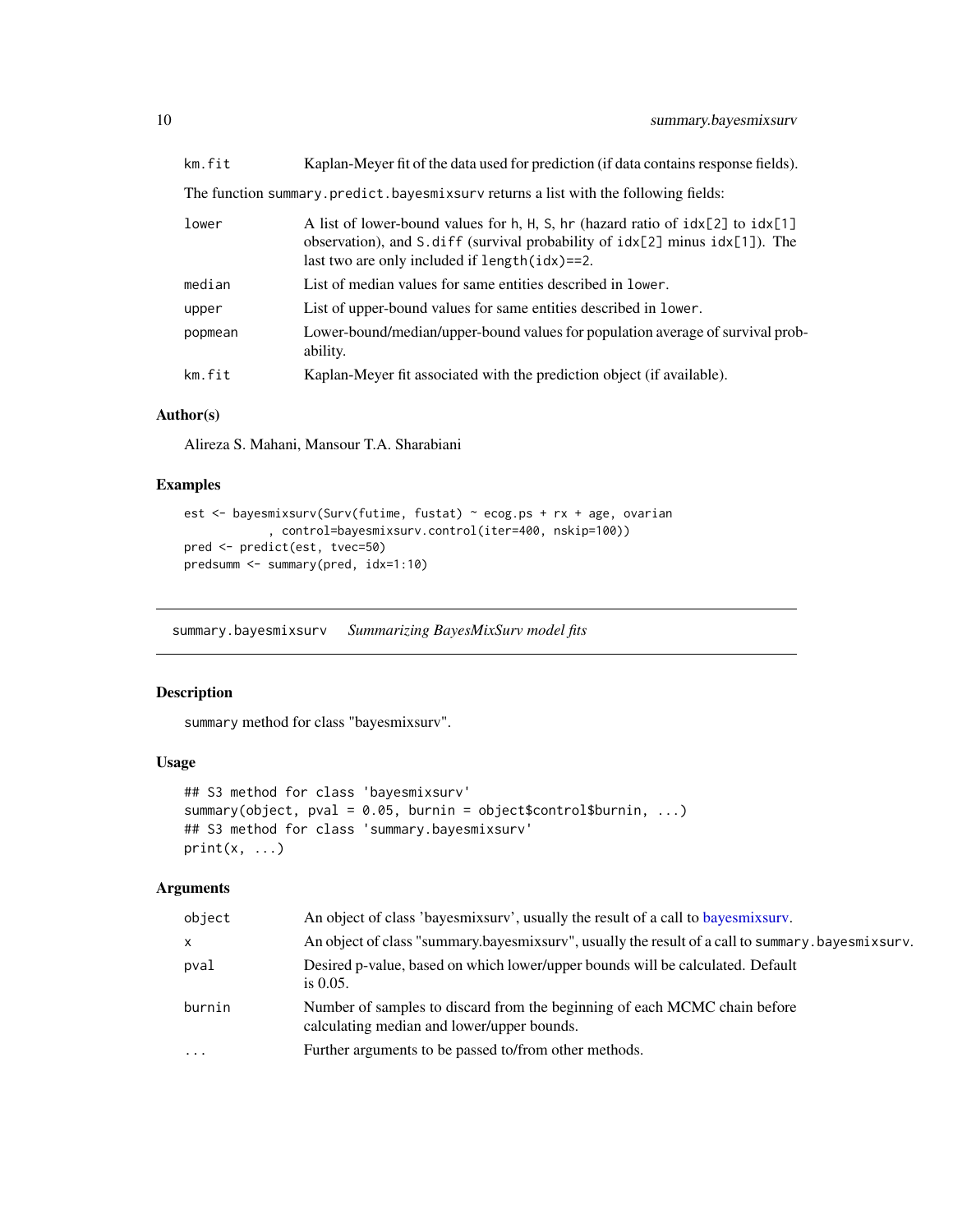# <span id="page-10-0"></span>Value

An object of class summary.bayesmixsurv, with the following elements:

| call         | The matched call.                                                                                                                                                                                                                                                                                                                                              |
|--------------|----------------------------------------------------------------------------------------------------------------------------------------------------------------------------------------------------------------------------------------------------------------------------------------------------------------------------------------------------------------|
| pval         | Same as input.                                                                                                                                                                                                                                                                                                                                                 |
| burnin       | Same as input.                                                                                                                                                                                                                                                                                                                                                 |
| single       | Copied from object \$control \$single. See bayes mix surv.control for explana-<br>tion.                                                                                                                                                                                                                                                                        |
| coefficients | A list including matrices alpha, beta1, beta2, and gamma (if stratification is<br>used). Each matrix has columns named 'Estimate', 'Lower Bound', 'Upper<br>Bound', and 'P-val'. alpha has two rows, one for each components, while each<br>of beta1 and beta2 has one row per covariate. gamma has one row per stratum<br>(except for the reference stratum). |

#### Author(s)

Alireza S. Mahani, Mansour T.A. Sharabiani

## See Also

See [summary](#page-0-0) for a description of the generic method.

The model fitting function is [bayesmixsurv.](#page-1-2)

# Examples

```
est <- bayesmixsurv(Surv(futime, fustat) ~ ecog.ps + rx, ovarian
           , control=bayesmixsurv.control(iter=800, nskip=100))
summary(est, pval=0.1)
```